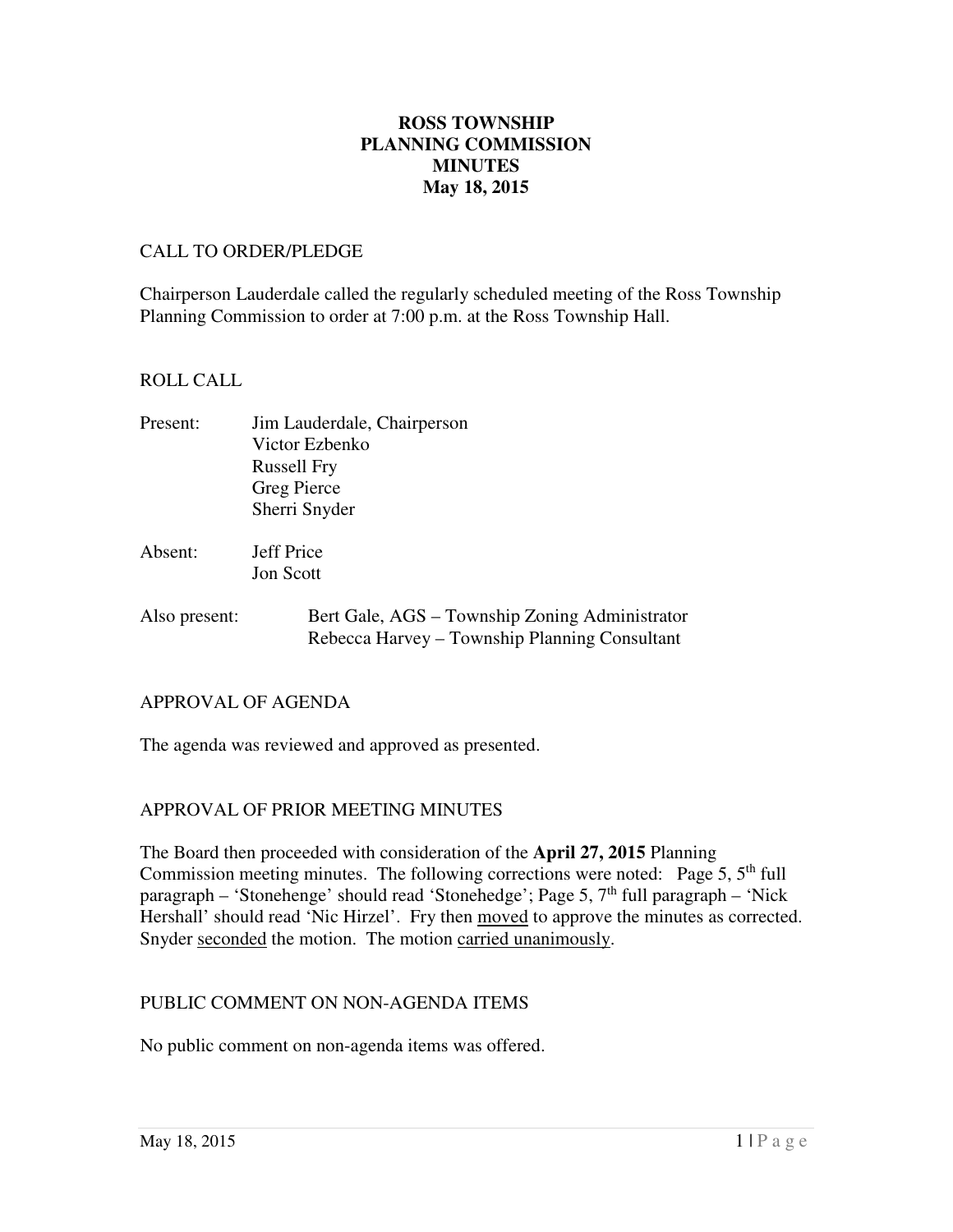## NEW BUSINESS

1. Joint Township Board/Planning Commission Meeting

 Chairperson Lauderdale stated that a date for the annual Joint Township Board/Planning Commission meeting has not yet been determined. It was suggested that the meeting be considered for either October or November, 2015 and to continue to be held as part of the regularly scheduled Township Board meeting.

 Chairperson Lauderdale noted that he would contact Supervisor Dykstra to schedule the meeting as discussed.

2. Prioritize 2015 Work Plan – Zoning Ordinance Text Changes

 Chairperson Lauderdale referenced the Planning Commission Work Plan for Fiscal Year 2015-2016 approved by the Board on April 27, 2015. He noted that the suggested 'Zoning Ordinance Text Amendments' had not been prioritized.

Board discussion ensued wherein the following prioritization was proposed:

- *1. Conditional Rezoning*
- *2. Review Sections 21.4 and 18.4D.4.*
- 3. Begin as a single review effort:
	- *Wetlands Ordinance*
	- *Natural Resource Ordinance*
	- *Storm Water Management Standards*
	- *Wellhead Protection Overlay District*
	- *Surface Waters Protection Overlay District*

 It was noted that the text changes set forth in Priority 3. were all referenced as 'watershed protection strategies' in the Gull Lake Watershed Resource Protection Guidebook developed for Barry Township, Prairieville Township, Richland Township and Ross Township in 2011. The Board agreed that the beginning stages of a review effort could include all five strategies.

The Board then determined that Priority Items  $1. - 3$ . be placed on the June meeting agenda for preliminary discussion. In preparation for that discussion, Harvey was asked to provide the Board with copies of the 'conditional rezoning' text adopted by Prairieville Township and the Gull Lake Watershed Resource Protection Guidebook (if needed).

 It was then noted that the suggested text changes '*Reduce Lot Coverage – Permeable Surfaces'* and '*Reduce Commercial Impermeable Parking*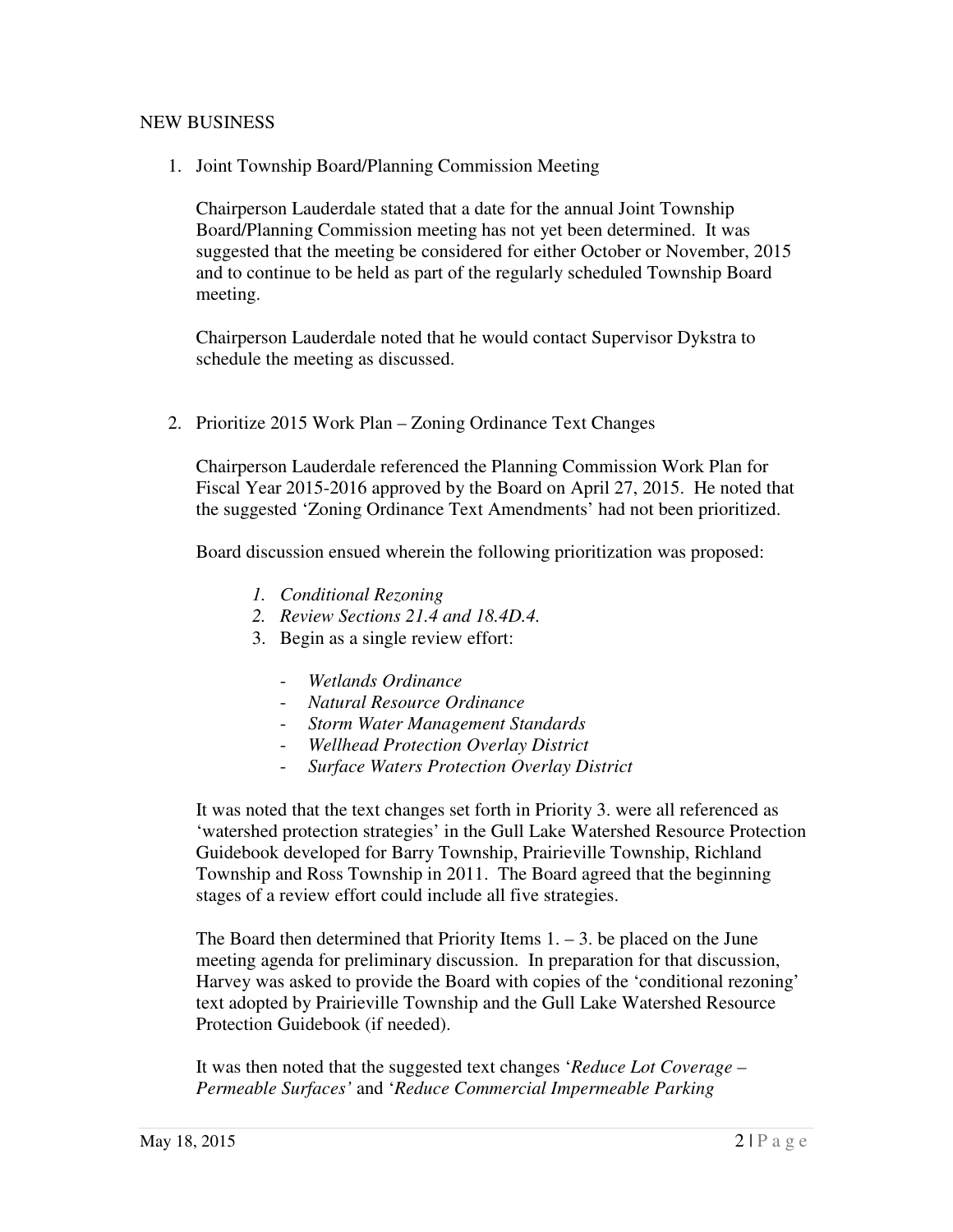*Requirements'* could also be studied together and would be an appropriate Priority 4. Item. Harvey referenced existing text used by Yankee Springs Township that may be of interest to the Board at such time as the matter is considered.

## UNFINISHED BUSINESS

1. Screening Standards

 Chairperson Lauderdale noted that the Board had previously discussed revising the screening standards in the Ordinance to address the use of "berms" *(Section 18.6 A.)* As requested, Harvey had provided the Board with examples of good screening standards that would give both direction and flexibility in establishing effective screens.

 Harvey provided a review of existing provisions, noting that the Zoning Ordinance does not generally set forth any screening standards. She explained the difference between screening and landscaping ordinances and reviewed how such requirements are applied to development proposals. Harvey then gave an overview of the sample ordinances provided for Board review.

General Board discussion ensued wherein the following was noted:

- the Township has limited commercial development;
- - screening standards should be flexible given the varying sizes of commercial parcels in the Township;
- - any approach to requiring screening and/or landscaping should be simple;
- - screening standards are appropriate for the few nonresidential areas of the Township;

 It was agreed that the general approach used in Table A. of the Genoa Township Zoning Ordinance was of interest, noting that it provided both landscaping and screening standards in an appropriate level of detail.

 Harvey was then directed to draft text using Table A. of the Genoa Township Zoning Ordinance as a reference for Board consideration in June.

2. Recreation Plan

 Chairperson Lauderdale noted that the Board had been asked to review and prioritize the 'Action Items' set forth in the Recreation Plan so that they may qualify for DNR grants.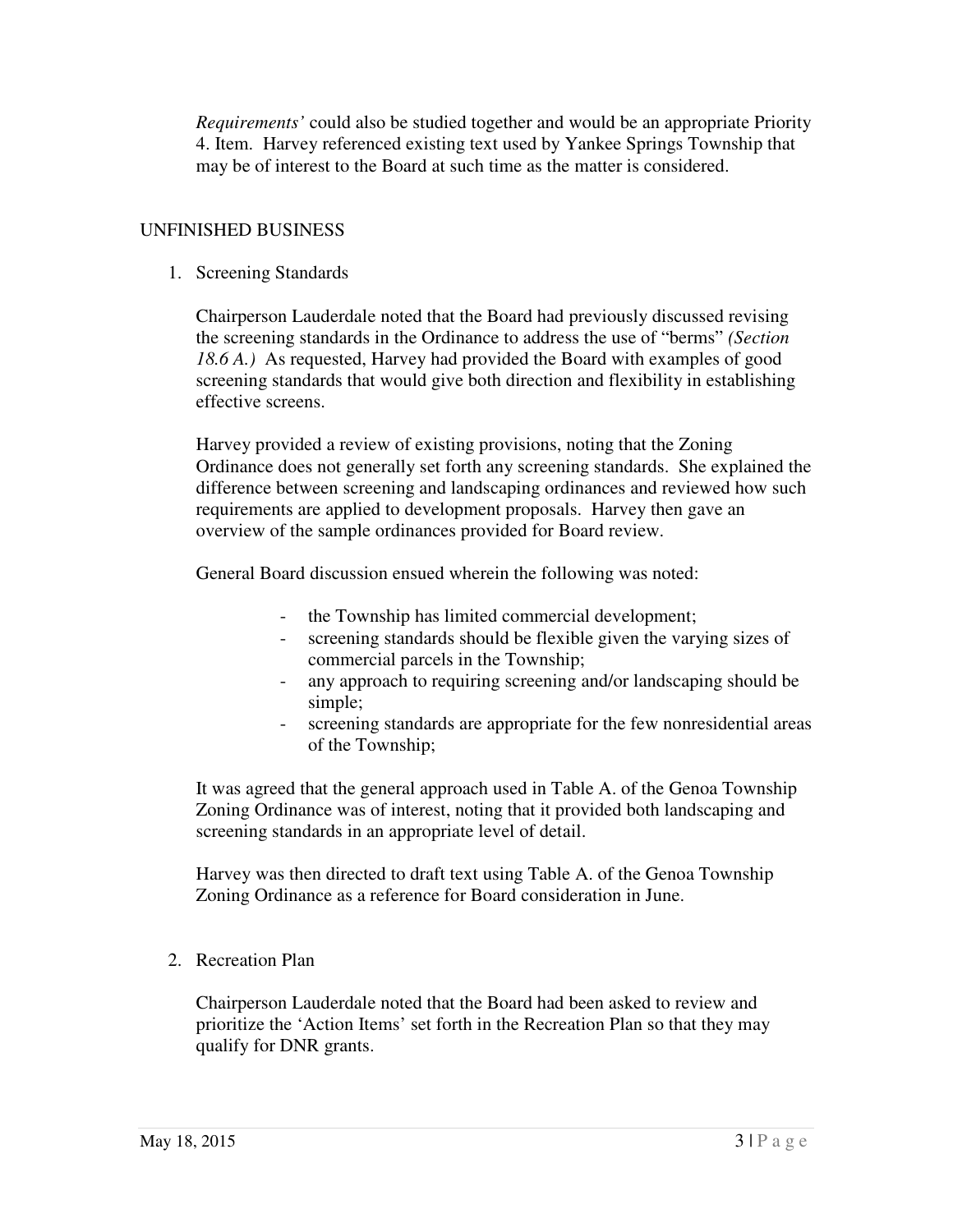Fry stated that the Parks Commission has been meeting monthly and is currently focused on the Township Park. He noted that 20 years have passed since the Township last received grant money and that there is currently DNR support for a new grant for the park.

 He noted that the Parks Commission is also focused on the regional nonmotorized trail plan, noting that they have been meeting with the Kalamazoo County Parks Authority and area foundations regarding same . . and will next be meeting with the local road agencies to coordinate land acquisition efforts. Fry then provided an overview of the funding options available and the routes currently under consideration, including trail spurs in the Gull Lake area.

 Regarding a prioritization of the Recreation Plan 'Action Items', it was agreed that Fry would prepare a preliminary prioritization list for Board consideration in June.

 Fry also requested Board input regarding a revision to the current mission statement in the Recreation Plan. The Board noted their support for the Parks Commission to proceed with revising the mission statement for consideration when the Plan is amended to prioritize the 'Action Items'.

# REPORT FROM TOWNSHIP BOARD

No report was provided.

## REPORT FROM ZONING BOARD OF APPEALS

 Chairperson Lauderdale stated that the Zoning Board of Appeals met on May 6, 2015 and considered a request for variance approval to allow the construction of a new residence within the 50 ft waterway setback. He advised that the request was granted.

 Chairperson Lauderdale noted that the Board is scheduled to meet on June 3, 2015 to continue consideration of several variance requests related to proposed boundary line adjustments initially considered by the Board in April.

## MEMBERS, CONSULTANTS, ADVISORS

No comments were offered.